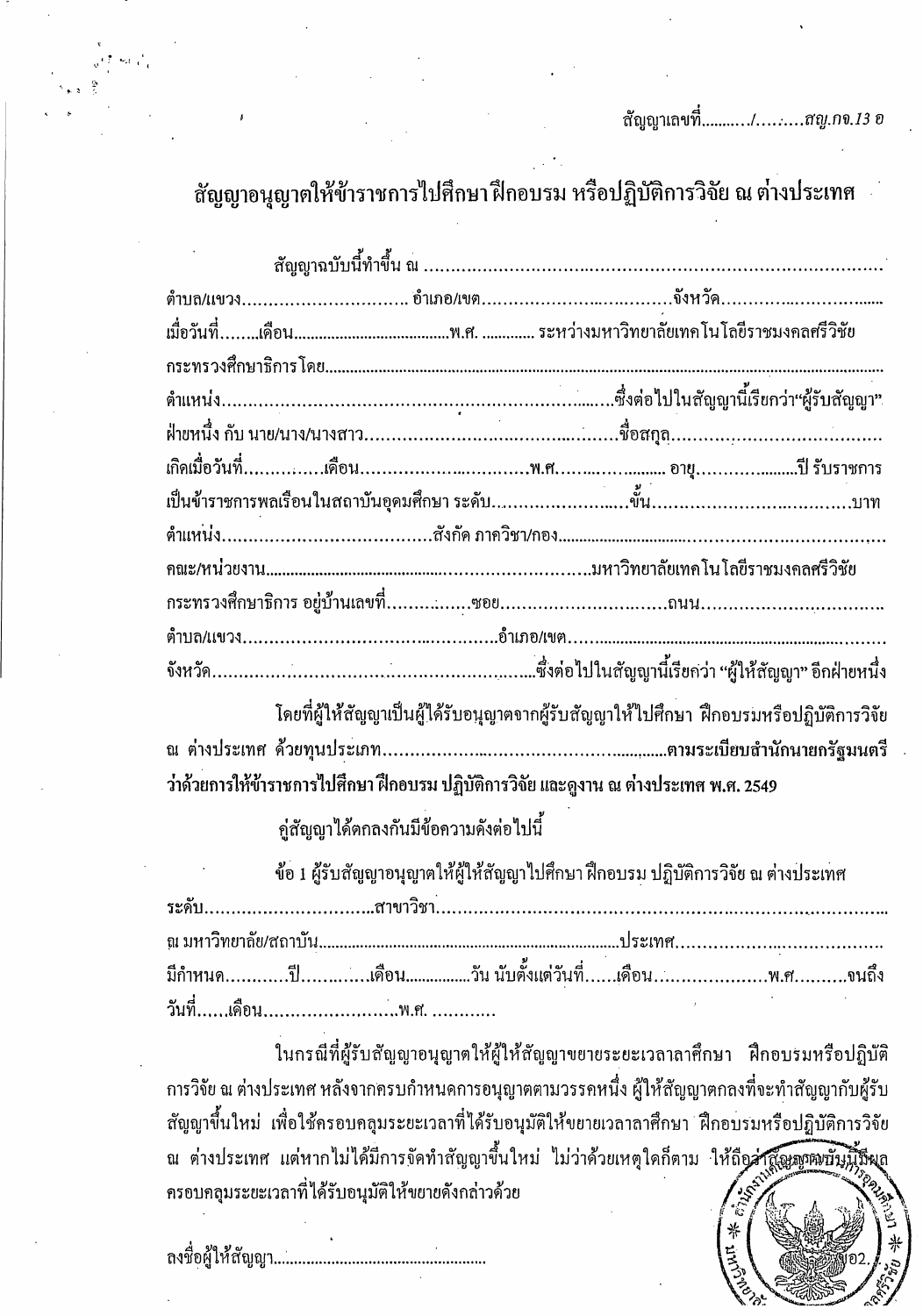้ ข้อ 2 ในระหว่างเวลาที่ผู้ให้สัญญาได้รับอนุญาตให้ไปศึกษา ฝึกอบรม หรือปฏิบัติการวิจัยผู้ให้ สัญญาจะต้องรักษาวินัยและประพฤติปฏิบัติตามระเบียบข้อบังคับของข้าราชการหรือคำสั่งทางราชการ ของผู้รับสัญญาและของสถานศึกษาหรือสถาบันที่ผู้ให้สัญญาศึกษา ฝึกอบรม หรือปฏิบัติการวิจัย ตลอดจน ระเบียบสำนักนายกรัฐมนตรี ว่าด้วยการให้ข้าราชการไปศึกษา ฝึกอบรม ปฏิบัติการวิจัย และดูงาน ิณ ต่างประเทศ พ.ศ. 2549 และที่แก้ไขเพิ่มเติมและกฎหมาย ระเบียบ ข้อบังคับ คำสั่งอื่น ๆ ที่เกี่ยวกับ ข้าราชการไปศึกษา ฝึกอบรม หรือปฏิบัติการวิจัย และเกี่ยวกับการจ่ายเงินเดือนระหว่างลาไปศึกษา ฝึกอบรม หรือปฏิบัติการวิจัย ทั้งที่ได้ออกใช้บังคับอยู่แล้วในวันทำสัญญานี้ และที่จะออกใช้บังคับต่อไปโดยเคร่งครัด และให้ถือว่ากฎหมาย ระเบียบ ข้อบังคับและคำสั่งคังกล่าวนั้น เป็นส่วนหนึ่งของสัญญาฉบับนี้

 $-2 -$ 

ผู้ให้สัญญาจะต้องไม่ประพฤติตนในทางเป็นปฏิปักษ์ต่อการศึกษา ฝึกอบรม หรือปฏิบัติ ึการวิจัยและจะตั้งใจศึกษา ฝึกอบรม หรือปฏิบัติการวิจัยด้วยความวิริยะ อุตสาหะ เพื่อให้สำเร็จการศึกษา ้ฝึกอบรม หรือปฏิบัติการวิจัยโดยเร็ว

ข้อ 3 ในกรณีที่ผู้ให้สัญญาประพฤติผิดสัญญาดังกล่าวในข้อ 2 หรือในกรณีที่ผู้รับสัญญา ี พิจารณาเห็นว่า ผู้ให้สัญญาไม่อาจสำเร็จการศึกษา ฝึกอบรม หรือเสร็จสิ้นการปฏิบัติการวิจัย ได้ภายใน ระยะเวลาที่กำหนดตามข้อ 1 หรือการศึกษา ฝึกอบรม หรือปฏิบัติการวิจัยของผู้ให้สัญญาต้องยุติลงด้วยประการ ใด ๆ หรือผู้รับสัญญาไม่อนุญาตให้ผู้ให้สัญญาศึกษา ฝึกอบรมหรือปฏิบัติการวิจัยไม่ว่ากรณีใด ๆ หรือมี ้ความจำเป็นต้องเรียกผู้รับสัญญากลับมาปฏิบัติงานในหน้าที่ราชการ ผู้รับสัญญามีสิทธิเพิกถอนการอนุญาตตาม ้สัญญานี้ได้ทันทีและมีสิทธิระงับซึ่งทุนและหรือเงินเดือน รวมทั้งเงินที่ทางราชการจ่ายช่วยเหลือ หรือเงินเพิ่ม อื่นใดและผู้ให้สัญญาจะต้องปฏิบัติดังนี้

3.1 รายงานตัวกลับเข้าปฏิบัติราชการเป็นหนังสือต่อผู้รับสัญญาหรือผู้บังคับบัญชา ชั้นต้นของผู้ให้สัญญาทันที

3.2 เข้าปฏิบัติราชการในมหาวิทยาลัยเทคโนโลยีราชมงคลศรีวิชัย กระทรวงศึกษาธิการ หรือกระทรวง ทบวง กรมอื่น ตามที่ผู้รับสัญญาและส่วนราชการอื่นที่เกี่ยวข้องเห็นสมกวรทันที เป็นระยะเวลา เท่ากับระยะเวลาที่ศึกษา ฝึกอบรมหรือปฏิบัติการวิจัย ณ ต่างประเทศ

3.3 ในกรณีที่ผู้ให้สัญญาเกยได้รับอนุญาตให้ไปศึกษา ฝึกอบรม หรือปฏิบัติการวิจัย หรือมีพันธะผูกพันที่จะต้องปฏิบัติราชการชดใช้ตามสัญญาอื่น และยังปฏิบัติราชการชดใช้ไม่ครบระยะเวลา ตามสัญญานั้น การปฏิบัติราชการชดใช้ตามสัญญานี้ให้เริ่มต้นนับตั้งแต่วันที่ปฏิบัติราชการชดใช้ครบ กำหนดเวลาตามสัญญาเดิมแล้ว

ี ความเสียหายใด ๆ อันเนื่องจากการที่ผู้ให้สัญญาไม่ปฏิบัติตามข้อ 3,1, 3,2 และ 3.3 ผู้ให้สัญญายินยอมรับผิดชดใช้ทั้งสิ้น



 $\mathcal{L}_{\mathcal{D}}$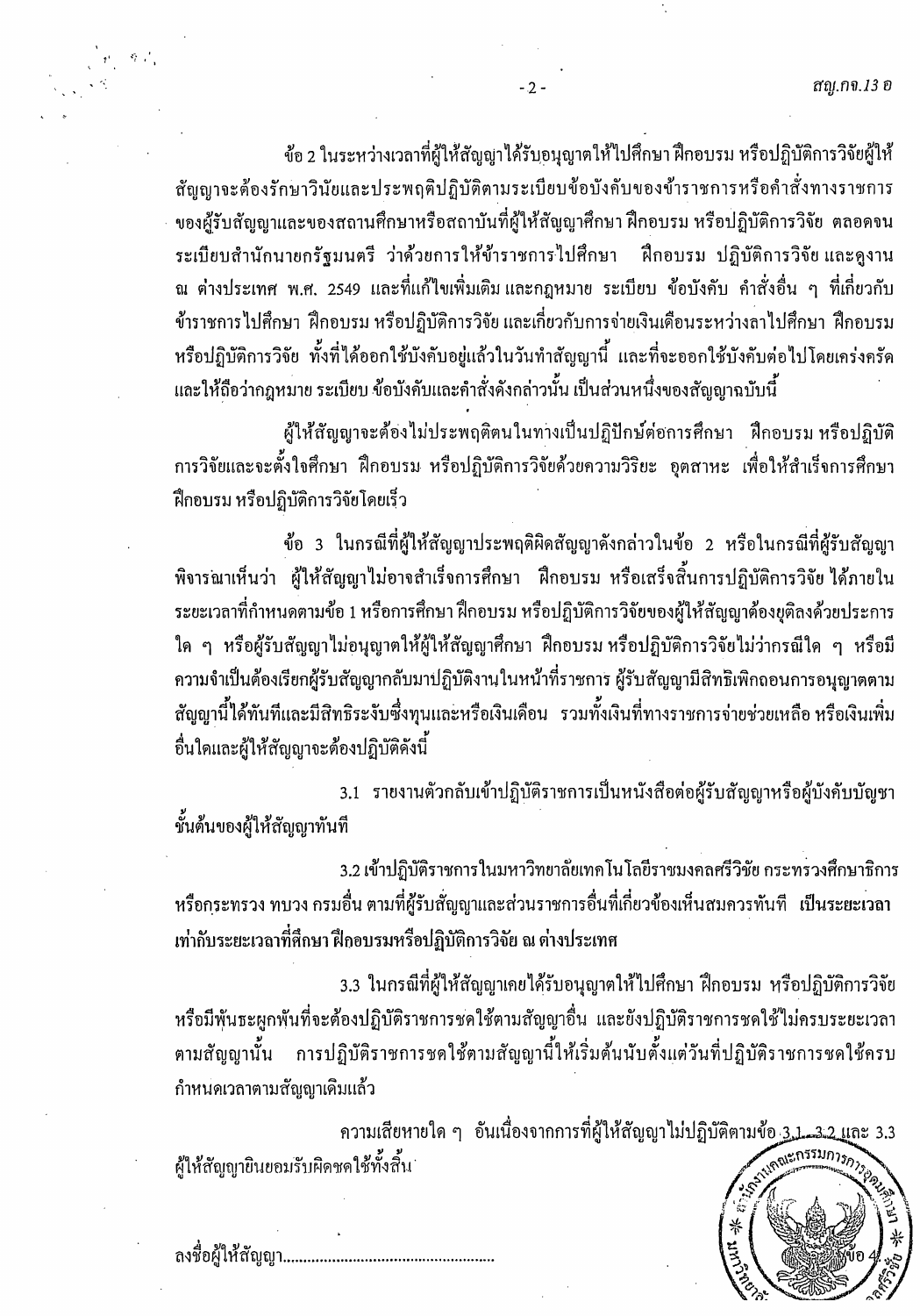สญ.กจ.13 อ

ข้อ 4 เมื่อผู้ให้สัญญาเสร็จหรือสำเร็จการศึกษา ฝึกอบรมหรือปฏิบัติการวิจัย ทั้งนี้ไม่ว่า จะเสร็จ หรือสำเร็จการศึกษา ฝึกอบรม หรือปฏิบัติการวิจัย ภายในระยะเวลาตามข้อ 1 หรือไม่ ผู้ให้สัญญาจะต้อง ึกลับมาปฏิบัติราชการในมหาวิทยาลัยเทคโนโลยีราชมงคลศรีวิชัย กระทรวงศึกษาธิการ หรือในกระทรวง ทบวง กรมอื่น ตามที่ผู้รับสัญญาและส่วนราชการอื่นที่เกี่ยวข้องเห็นสมควรในทันทีเป็นระยะเวลาเท่ากับ ระยะเวลาที่ใช้ในการศึกษา ฝึกอบรม หรือปฏิบัติการวิจัย ณ ต่างประเทศ

 $-3-$ 

ในกรณีที่ผู้ให้สัญญาเกยได้รับอนุญาตให้ไปศึกษา ฝึกอบรม ปฏิบัติการวิจัยหรือมีพันธะผูกพัน ที่จะต้องปฏิบัติราชการชดใช้ตามสัญญาอื่นและยังปฏิบัติราชการชดใช้ไม่ครบระยะเวลาตามสัญญานั้น ึการปฏิบัติราชการชดใช้ตามสัญญานี้ให้เริ่มต้นนับตั้งแต่วันที่ปฏิบัติราชการชดใช้ครบกำหนดเวลาตามสัญญา เคิมแล้ว

ข้อ 5 ในกรณีที่ผู้ให้สัญญาผิดสัญญาในข้อ 3.2 หรือข้อ 4 หรือผู้ให้สัญญาไม่กลับมาปฏิบัติ ราชการไม่ว่าด้วยเหตุใด ผู้ให้สัญญาจะต้องชดใช้เงินแก่ทางราชการคังนี้

5.1 กรณีผู้ให้สัญญาไปศึกษา ฝึกอบรม หรือปฏิบัติการวิจัย ด้วยทุนประเภท 1 (ก) หรือทุนประเภท 1 (ค) ผู้ให้สัญญาจะต้องชดใช้ทุน เงินเดือน และเงินที่ทางราชการจ่ายช่วยเหลือในระหว่าง ้ศึกษา ฝึกอบรม หรือปฏิบัติการวิจัย คืนให้แก่ผู้รับสัญญา นอกจากนี้ ผู้ให้สัญญาจะต้องชดใช้เงินอีกจำนวน หนึ่งเท่าของจำนวนทุน เงินเดือน และเงินที่ทางราชการ จ่ายช่วยเหลือดังกล่าวให้เป็นเบี้ยปรับแก่ทางราชการ อีกด้วย

5.2 กรณีผู้ให้สัญญาไปศึกษา ฝึกอบรม หรือปฏิบัติการวิจัย ด้วยทุนประเภท 1 (ข) ผู้ให้สัญญาจะต้องชดใช้เงินเดือน และเงินที่ทางราชการจ่ายช่วยเหลือในระหว่างศึกษา ฝึกอบรม หรือปฏิบัติการ ีวิจัยคืนให้แก่ผู้รับสัญญา นอกจากนี้ผู้ให้สัญญาจะต้องชดใช้เงินอีกจำนวนหนึ่งเท่า ของจำนวนทุน เงินเดือน และเงินที่ทางราชการจ่ายช่วยเหลือดังกล่าวให้เป็นเบี้ยปรับแก่ทางราชการอีกด้วย

้ สำหรับส่วนที่เป็นเงินทุนที่ได้รับให้ชดใช้เป็นเบี้ยปรับรายเดือน ตามจำนวนที่ ี กระทรวงการคลังและสำนักงานความร่วมมือเพื่อการพัฒนาระหว่างประเทศกำหนดขึ้น โดยใช้ฐานอัตรา ค่ำใช้จ่ายที่สำนักงาน ก.พ. กำหนดสำหรับผู้ไปศึกษา ฝึกอบรม หรือปฏิบัติการวิจัย ณ ต่างประเทศเป็นเกณฑ์

5.3 กรณีผู้ให้สัญญาไปคึกษา ฝึกอบรม หรือปฏิบัติการวิจัย ด้วยทุนประเภท 2 ผู้ให้ ้ สัญญาจะต้องชดใช้เงินเดือน และเงินที่ทางราชการจ่ายช่วยเหลือในระหว่างศึกษา ฝึกอบรม หรือปฏิบัติการวิจัย ้ก็นให้แก่ผู้รับสัญญา นอกจากนี้ผู้ให้สัญญาจะต้องชดใช้เงินอีกจำนวนหนึ่งเท่าของจำนวน เงินเดือน และเงินที่ ทางราชการจ่ายช่วยเหลือดังกล่าวให้เป็นเบี้ยปรับแก่ทางราชการอีกด้วย



 $\sigma^{\rm L}_{\rm eff}$  and  $\sigma^{\rm L}_{\rm eff}$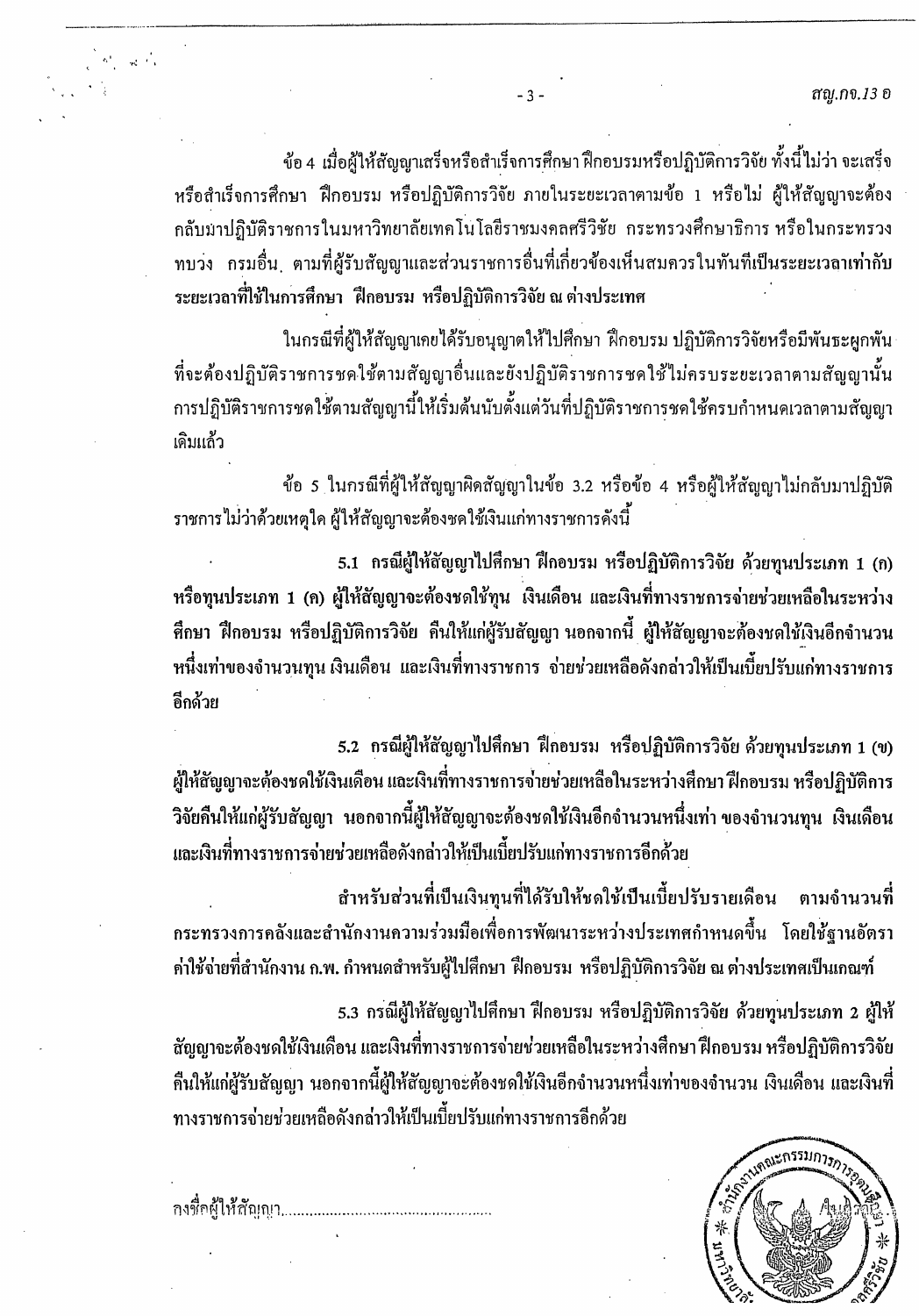ในกรณีที่ผู้ให้สัญญากลับเข้าปฏิบัติราชการบ้างแต่ไม่ครบระยะเวลาดังกล่าวในข้อ 3.2 หรือ ข้อ 4 เงินที่จะชดใช้คืนและเบี้ยปรับตามวรรคหนึ่งข้างต้นจะลดลงตามส่วนของระยะเวลาที่ผู้ให้สัญญา กลับเข้าปฏิบัติราชการ

 $-4.$ 

ข้อ 6 เงินที่จะชดใช้คืนและเงินเบี้ยปรับตามข้อ 5 ผู้ให้สัญญาจะต้องชำระให้แก่ผู้รับสัญญา จนครบถ้วนภายในกำหนคระยะเวลา 30 (สามสิบ) วัน นับแต่วันที่ได้รับแจ้งจากผู้รับสัญญา หากผู้ให้สัญญา ไม่ชำระภายในกำหนดระยะเวลาคังกล่าวหรือชำระไม่ครบถ้วน ทั้งนี้จะโดยความยินยอมของผู้รับสัญญาหรือ ผู้ให้สัญญาจะต้องชำระดอกเบี้ยผิดนัดในอัตราร้อยละ 7.5 ต่อปี ของจำนวนเงินที่ยังมิได้ชำระ ไม่กี่ตาม นับแต่วันครบกำหนดระยะดังกล่าวจนกว่าจะชีวระครบถ้วน

ข้อ 7 ในกรณีที่ผู้ให้สัญญาไม่สามารถกลับเข้าปฏิบัติราชการหรือกลับเข้าปฏิบัติราชการ ไม่ครบกำหนดระยะเวลาตามข้อ 3.2 หรือข้อ 4 เพราะถึงแก่ความตายหรือเกษียณอายุราชการ ผู้ให้สัญญาไม่ต้อง รับผิดตามความในข้อ 5 วรรคหนึ่ง หรือวรรคสอง แล้วแต่กรณี

ในระหว่างระยะเวลาที่ผู้ให้สัญญาได้รับอนุญาตให้ไปศึกษา ฝึกอบรม หรือปฏิบัติการวิจัยหรือ ในระหว่างระยะเวลาที่ผู้ให้สัญญากลับเข้าปฏิบัติราชการตามข้อ 3.2 หรือข้อ 4 ถ้าผู้ให้สัญญาประพฤติผิด ้วินัยอย่างร้ายแรงจนถูกลงโทษไล่ออกหรือปลดออกจากราชการ ผู้ให้สัญญาจะต้องชดใช้เงินและเบี้ยปรับให้แก่ ผู้รับสัญญาเป็นจำนวนเงินทั้งหมดหรือลดลงตามส่วนเช่นเดียวกับข้อ 5 ทั้งนี้ เว้นแต่ผู้รับสัญญาและ ึกระทรวงการคลังพิจารณาเห็นว่า มีเหตุผลอันสมควรที่ผู้ให้สัญญาไม่ต้องรับผิดเพราะถูกทางราชการไล่ออก หรือปลดออก

ในกรณีที่ผู้ให้สัญญาไม่สามารถกลับเข้าปฏิบัติราชการหรือกลับเข้าปฏิบัติราชการไม่ครบ กำหนดระยะเวลาตามข้อ 3.2 หรือข้อ 4 เพราะถูกสั่งให้ออกจากราชการหรือลาออกเนื่องจากเจ็บป่วยทุพพลภาพ เป็นคนไร้ความสามารถ เป็นบุคคลวิกลจริตหรือจิตฟั่นเฟือนไม่สมประกอบ ผู้ให้สัญญาไม่ต้องรับผิดตามความ ในข้อ 5 วรรคหนึ่ง หรือวรรคสองแล้วแต่กรณี แต่ทั้งนี้ถ้าผู้ให้สัญญาไปทำงานอื่น ในระหว่างระยะเวลา 2 (สอง) ปี นับแต่วันที่ผู้ให้สัญญาจะด้องกลับเข้าปฏิบัติราชการหรือวันที่ผู้ให้สัญญาได้ออกจากราชการหรือ ลาออกค้วยเหตุดังกล่าวข้างต้น ผู้ให้สัญญายังคงต้องรับผิดชดใช้เงินและเบี้ยปรับตามข้อ 5 วรรคหนึ่ง หรือ ำรรคสองแล้วแต่กรณี

ข้อ 8 ในกรณีที่ผู้ให้สัญญามีพันธะต้องชำระเงินให้แก่ผู้รับสัญญาตามสัญญานี้ ผู้ให้สัญญา ยอมให้ผู้รับสัญญาหักเงินบำเหน็จบำนาญ และ/หรือเงินอื่นใดที่ผู้ให้สัญญาพึงได้รับจากทางราชการ เพื่อชดใช้ เงินที่ผู้ให้สัญญาต้องรับผิดชอบตามสัญญานี้ได้ ทั้งนี้ หากครบกำหนดระยะเวลาชำระหนี้ตามที่ระบุไว้ในข้อ 6 เงนทผู เหลญญ เพยงวบคุกขอบการจะระการกาย<br>แล้ว แต่ทางราชการยังมิได้สั่งจ่ายเงินบำเหน็จ บำนาญ และ/หรือเงินอื่นใดดังกล่าวให้แก่ ผู้ให้สัญญัติขึ้นก*ารการ* 



ลงชื่อผู้ให้สัญญา............................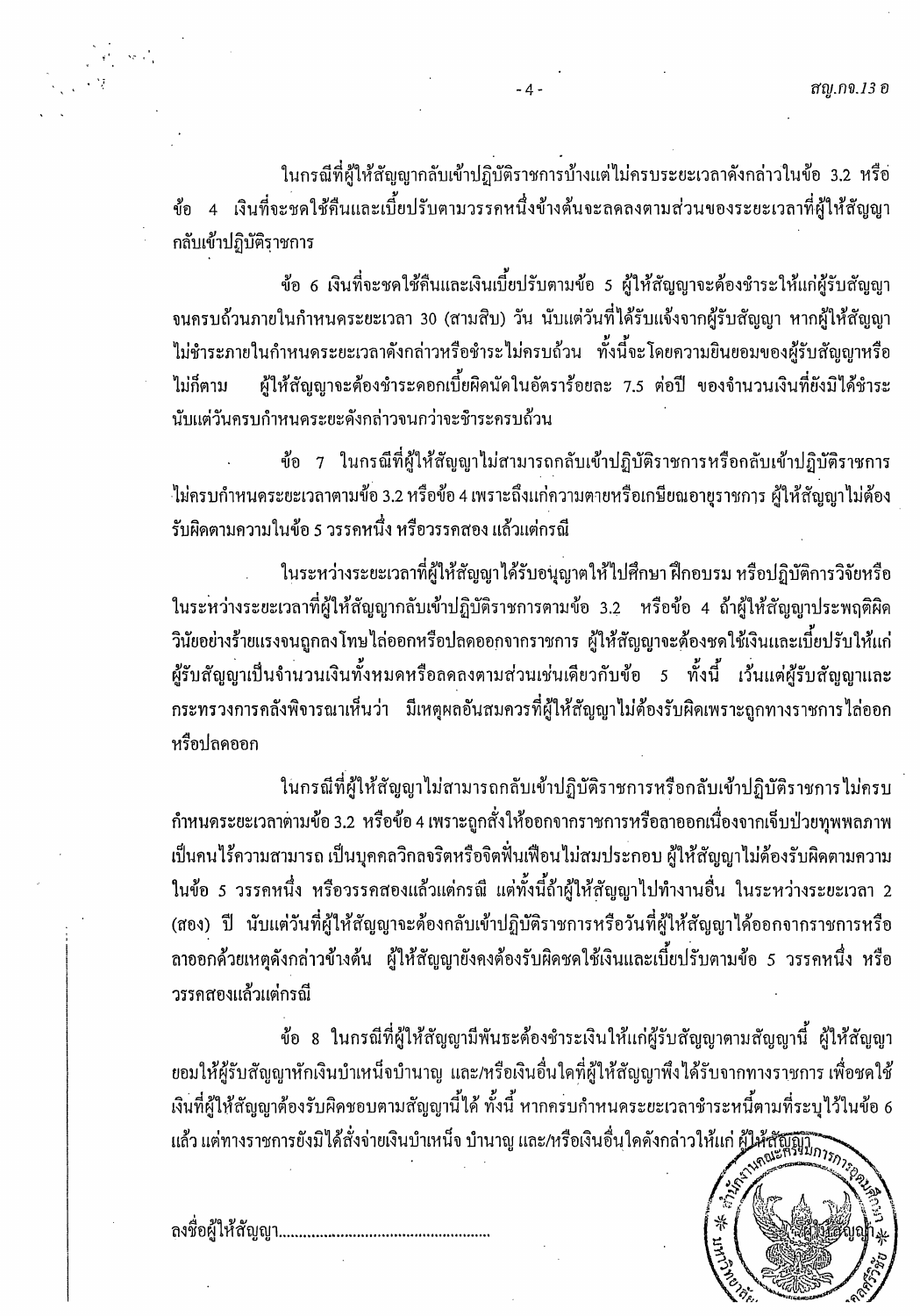ผู้ให้สัญญาจะต้องรับผิดชดใช้ในส่วนของคอกเบี้ยผิดนัดที่เกิดขึ้นในอัตราร้อยละ 7.5 ต่อปี ึ่งนกว่าจะถึงวันที่ทางราชการเบิกหักส่งเงินดังกล่าวชดใช้หนี้

 $-5 -$ 

ของผู้ให้สัญญาด้วยแล้ว

ในกรณีผู้ค้ำประกันถึงแก่ความตายหรือถูกศาลมีคำสั่งให้พิทักษ์ทรัพย์เด็ดขาดหรือมี ้ คำพิพากษาให้ล้มละลาย หรือผู้รับสัญญาเห็นสมควรให้ผู้ให้สัญญาเปลี่ยนผู้ค้ำประกัน ผู้ให้สัญญาจะต้องจัดให้ ้มีผู้ค้ำประกันรายใหม่มาทำสัญญาค้ำประกันแทนภายในกำหนด 30 (สามสิบ) วัน นับแต่วันที่ผู้ค้ำประกันเดิม ้ถึงแก่ความตายหรือถูกศาลมีคำสั่งพิทักษ์ทรัพย์เด็ดขาดหรือมีคำพิพากษาให้ล้มละลายหรือวันที่ ผู้ให้สัญญาได้ ้รับแจ้งจากผู้รับสัญญาให้เปลี่ยนผู้ค้ำประกันแล้วแต่กรณี ถ้าผู้ให้สัญญาไม่สามารถจัดให้มีผู้ค้ำประกันรายใหม่ ้มาทำสัญญาค้ำประกันแทนภายในกำหนดเวลาดังกล่าว ผู้รับสัญญามีสิทธิเพิกถอนการอนุญาตตามสัญญานี้ได้ เว้นแต่ผู้รับสัญญาตั้งคณะกรรมการขึ้นตรวจสอบแล้วเห็นว่าผู้ให้สัญญาเป็นผู้มีศักยภาพสูงยิ่งในการศึกษาจะ ้อนุมัติให้ผู้ให้สัญญาศึกษา ฝึกอบรม หรือปฏิบัติการวิจัยโดยไม่มีผู้ค้ำประกันก็ได้

ี สัญญานี้ทำขึ้น 3 (สาม) ฉบับ มีข้อความถูกต้องตรงกัน คู่สัญญาได้อ่านและเข้าใจข้อความ ในสัญญานี้โดยละเอียดตลอดแล้ว จึงได้ลงลายมือชื่อไว้เป็นสำคัญต่อหน้าพยานและผู้ให้สัญญายึดถือไว้ 1 (หนึ่ง) ฉบับ ผู้รับสัญญายึดถือไว้ 2 (สอง) ฉบับ



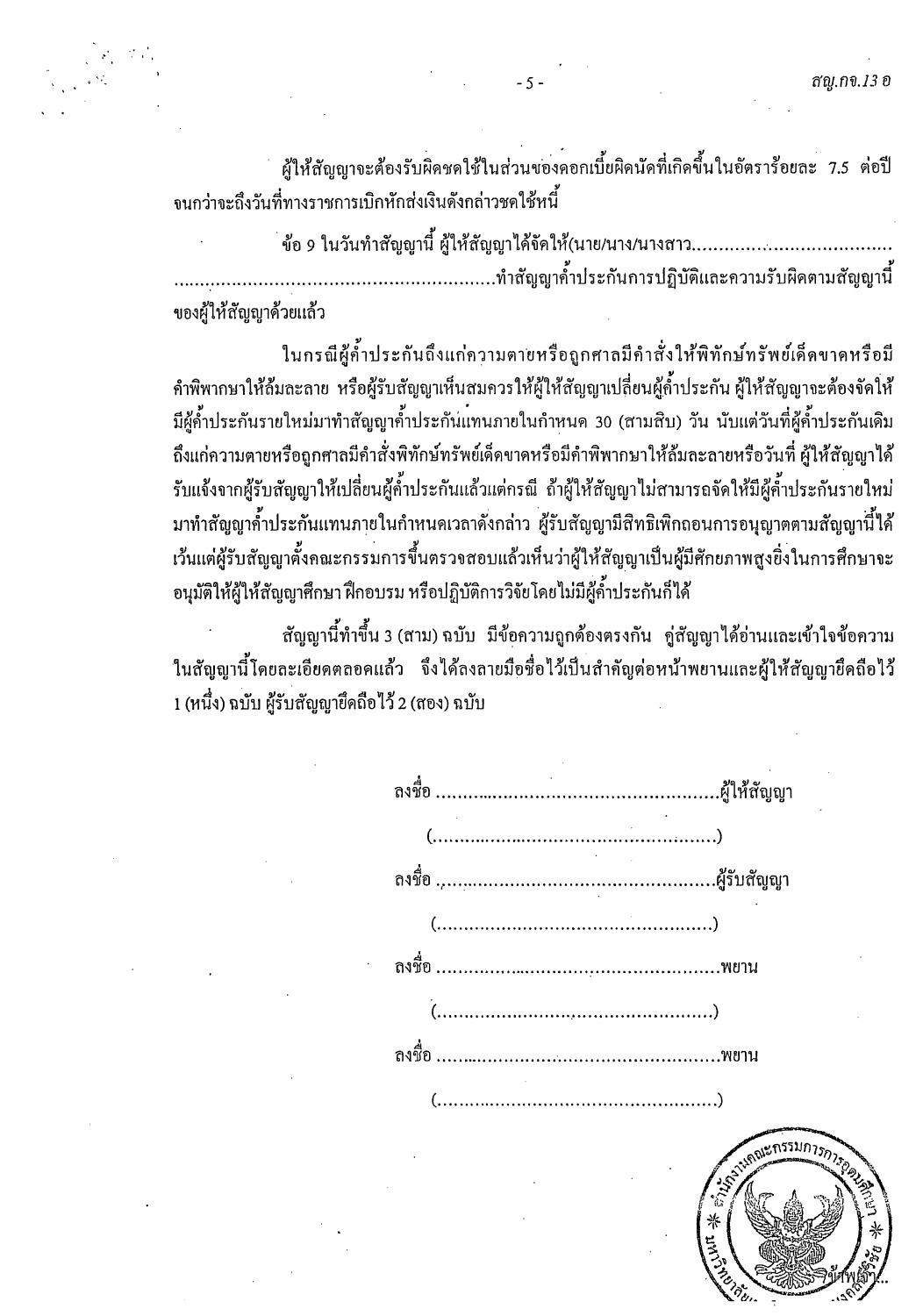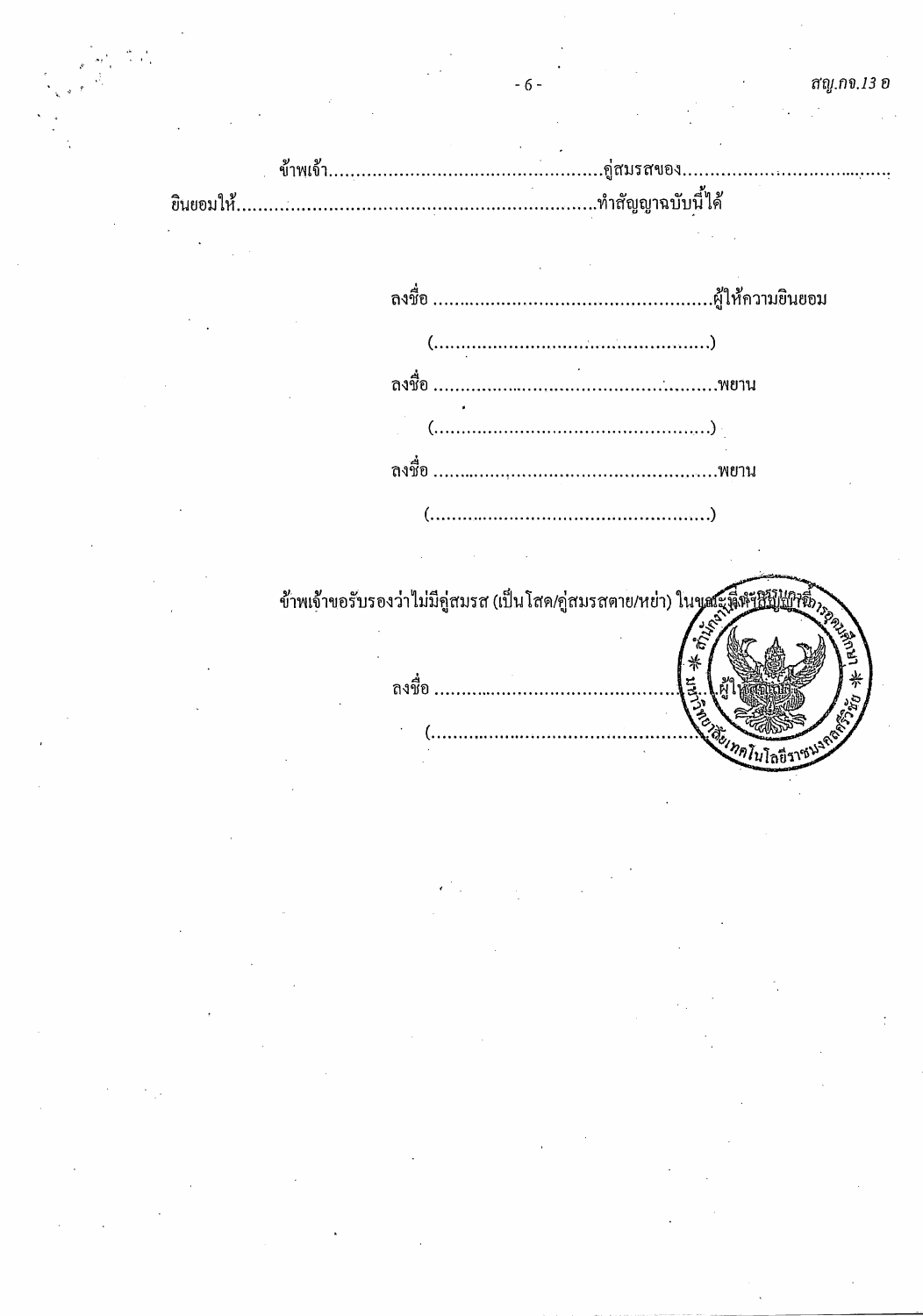ี สัญญาเลขที่........./........ ส*ญ.กจ.13 อ*. (สัญญาค้ำประกันต่างประเทศ)

## สัญญาค้ำประกัน

|                                                                                   | ในสัญญานี้เรียกว่า "ผู้ให้สัญญา" ได้รับอนุญาตจากมหาวิทยาลัยเทคโนโลยีราชมงคลศรีวิชัย  ซึ่งต่อไป ในสัญญานี้ |  |  |  |  |
|-----------------------------------------------------------------------------------|-----------------------------------------------------------------------------------------------------------|--|--|--|--|
|                                                                                   |                                                                                                           |  |  |  |  |
| ตามสัญญาอนุญาตให้ข้าราชการไปศึกษา ฝึกอบรม หรือปฏิบัติการวิจัย ณ ต่างประเทศ เลขที่ |                                                                                                           |  |  |  |  |
|                                                                                   |                                                                                                           |  |  |  |  |

| เรียกว่า "ผู้ค้ำประกัน" ตกลงทำสัญญาค้ำประกันให้ไว้แก่ผู้รับสัญญา ดังมีข้อความต่อไปนี้ |  |
|---------------------------------------------------------------------------------------|--|

ข้อ 1 ผู้ค้ำประกันตกลงผูกพันตนเข้าค้ำประกันผู้ให้สัญญาต่อผู้รับสัญญาโดยตกลงร่วมรับผิดใน ฐานะเป็นลูกหนี้ร่วมกับผู้ให้สัญญา กล่าวกือ ถ้าผู้ให้สัญญาปฏิบัติผิดสัญญาอนุญาตไม่ว่าข้อหนึ่งข้อใดด้วยประการ ใด ๆ ผู้ค้ำประกันยินยอมชำระหนี้ตามข้อผูกพันที่ระบุไว้ในสัญญาอนุญาตดังกล่าวนั้นทั้งสิ้นทุกประการให้แก่ ผู้รับสัญญาทันที โดยผู้รับสัญญามิจำต้องเรียกร้องให้ผู้ให้สัญญาชำระหนี้ก่อนและผู้ค้ำประกันจะรับผิดตามสัญญานี้ ตลอดไปจนกว่าจะมีการชำระหนี้พร้อมดอกเบี้ยและค่าเสียหาย (ถ้าหากมี) ครบเต็มจำนวน

ในกรณีที่ผู้ให้สัญญาได้รับอนุญาตจากผู้รับสัญญาให้ขยายเวลาลาศึกษา ฝึกอบรม หรือปฏิบัติการ วิจัยต่อ ด้วยทุนหรือเงินอื่นใดก็ตาม แม้การขยายเวลาต่อนั้นจะเป็นการเปลี่ยนแปลงสาขาวิชาระดับการศึกษาหรือ ิสถานศึกษาไปจากเดิม และแม้ว่าการขยายเวลาต่อดังกล่าว ผู้รับสัญญาจะได้แจ้งหรือมิได้แจ้งให้ผู้ค้ำประกันทราบ ้ก็ตามให้ถือว่าผู้ก้ำประกันตกลงรับเป็นผู้ก้ำประกันผู้ให้สัญญาต่อไปอีกตลอดระยะเวลาที่ผู้ใ<u>ห้สัญ</u>ญจ<sup>ู</sup>่ได้มยายเวลา อยู่ศึกษา ฝึกอบรม หรือปฏิบัติการวิจัยต่อดังกล่าวด้วย